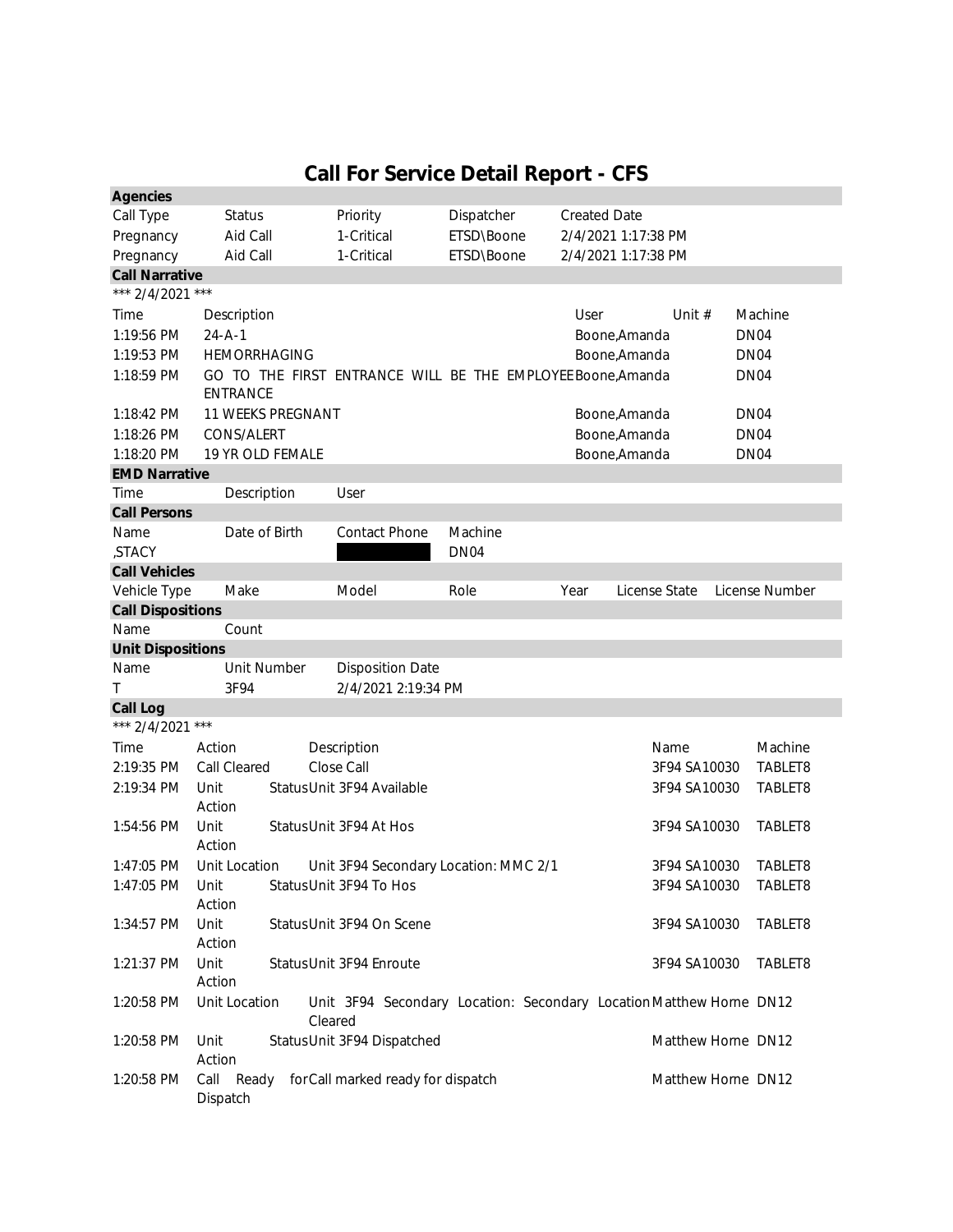| 1:20:51 PM                  | Call Closed ByFire Call Closed<br>Agency |                                                                                                                       | Cheryl Gleason DN10 |                              |
|-----------------------------|------------------------------------------|-----------------------------------------------------------------------------------------------------------------------|---------------------|------------------------------|
| 1:20:03 PM                  | Call Assigned                            | Added Fire Dispatch Position CITYPD5                                                                                  | Amanda Boone DN04   |                              |
| 1:20:03 PM                  | Added                                    | Agency ContextFire Call Type Added. Call Type: Pregnancy, Status: Aid Amanda Boone DN04<br>Call, Priority: 1-Critical |                     |                              |
| 1:20:03 PM                  | Call Assigned                            | Added EMS Dispatch Position CITYPD5                                                                                   | Amanda Boone DN04   |                              |
| 1:20:03 PM                  | Added                                    | Agency Context EMS Call Type Added. Call Type: Pregnancy, Status: Aid Amanda Boone DN04<br>Call, Priority: 1-Critical |                     |                              |
| 1:19:56 PM                  | Narrative Added 24-A-1                   |                                                                                                                       | Amanda Boone DN04   |                              |
| 1:19:53 PM                  |                                          | Narrative Added HEMORRHAGING                                                                                          | Amanda Boone DN04   |                              |
| 1:19:23 PM                  |                                          | Contact Updated Name: STACY, Contact Phone:<br>Contact Address: < UNKNOWN>                                            | Amanda Boone DN04   |                              |
| 1:19:23 PM                  |                                          | Person Updated Name: STACY, Contact Phone:                                                                            | Amanda Boone DN04   |                              |
| 1:19:21 PM                  | <b>Call Updated</b>                      | Caller Phone Changed To                                                                                               | Amanda Boone DN04   |                              |
| 1:19:03 PM                  | Person Updated Name: STACY               |                                                                                                                       | Amanda Boone DN04   |                              |
| 1:19:03 PM                  |                                          | Contact Updated Name: STACY, Contact Address: < UNKNOWN>                                                              | Amanda Boone DN04   |                              |
| 1:19:02 PM                  | <b>Contact Created</b>                   | Name: STACY                                                                                                           | Amanda Boone DN04   |                              |
| 1:19:02 PM                  | Person Added                             | Name: STACY                                                                                                           | Amanda Boone DN04   |                              |
| 1:18:59 PM                  |                                          | Narrative Added GO TO THE FIRST ENTRANCE WILL BE THE EMPLOYEE Amanda Boone DN04<br><b>ENTRANCE</b>                    |                     |                              |
| 1:18:42 PM                  |                                          | Narrative Added 11 WEEKS PREGNANT                                                                                     | Amanda Boone DN04   |                              |
| 1:18:26 PM                  | Narrative Added CONS/ALERT               |                                                                                                                       | Amanda Boone DN04   |                              |
| 1:18:20 PM                  |                                          | Narrative Added 19 YR OLD FEMALE                                                                                      | Amanda Boone DN04   |                              |
| 1:17:45 PM                  | <b>Alerts Retrieval</b>                  | Alerts Were Successfully Gathered For Location AtSystem<br>Address 601 BRUNS LN                                       |                     | <b>NWPSCADP</b><br><b>RD</b> |
| 1:17:44 PM                  | Location                                 | Cross streets updated, W JEFFERSON ST / HEATHER Amanda Boone DN04<br><b>HILLS DR</b>                                  |                     |                              |
| $1:17:43$ PM                |                                          | Address Verified Call Location Changed from Unverified To Verified                                                    | Amanda Boone DN04   |                              |
| 1:17:43 PM                  | Location                                 | Call Location Changed from < UNKNOWN> to 601 Amanda Boone DN04<br>BRUNS LN, SPRINGFIELD (PLANNED PARENTHOOD)          |                     |                              |
| 1:17:38 PM                  |                                          | Incident Created Added Incident Number, ORI: SA , Number: 2021-Matthew Horne<br>00000814                              |                     |                              |
| 1:17:38 PM                  | <b>Call Created</b>                      | New call created. Call Type: < New Call>, Location: Amanda Boone DN04<br><unknown></unknown>                          |                     |                              |
| $\sim$ $\sim$ $\sim$ $\sim$ |                                          |                                                                                                                       |                     |                              |

## **Unit Log**

| *** $2/4/2021$ | $***$                    |                                  |      |               |              |                          |             |
|----------------|--------------------------|----------------------------------|------|---------------|--------------|--------------------------|-------------|
| Time           | Action                   | Description                      | Unit | <b>Status</b> | Name         | Machine                  |             |
| 2:19:34 PM     | Unit Status Change       | Available                        | 3F94 | Available     | 3F94 SA10030 | TABLET8                  |             |
| 2:19:34 PM     | <b>Unit Cleared</b>      | Unit Cleared From Call           | 3F94 | Available     | 3F94 SA10030 | TABLET8                  |             |
| 2:19:34 PM     | <b>Disposition Added</b> | Added: T Count 1                 |      | 3F94 At Hos   | 3F94 SA10030 | TABLET8                  |             |
| 1:54:56 PM     | Unit Status Change       | At Hos                           | 3F94 | At Hos        | 3F94 SA10030 | TABLET8                  |             |
| 1:47:05 PM     | Unit Location            | <b>MMC 2/1</b>                   | 3F94 | To Hos        | 3F94 SA10030 | TABLET8                  |             |
| 1:47:05 PM     | Unit Status Change       | To Hos                           | 3F94 | To Hos        | 3F94 SA10030 | TABLET8                  |             |
| 1:34:57 PM     | Unit Status Change       | On Scene                         | 3F94 | On Scene      | 3F94 SA10030 | TABLET8                  |             |
| 1:21:37 PM     | Unit Status Change       | Enroute                          |      | 3F94          | Enroute      | 3F94 SA10030             | TABLET8     |
| 1:20:58 PM     | Unit Location            | Secondary Location Cleared       |      | 3F94          |              | Dispatched Matthew Horne | <b>DN12</b> |
| 1:20:58 PM     | Unit Status Change       | Dispatched Call Number:          |      | 437,3F94      |              | Dispatched Matthew Horne | <b>DN12</b> |
|                |                          | Assigned Location: 601 BRUNS LN, |      |               |              |                          |             |
|                |                          | SPRINGFIELD,                     | Call | Type:         |              |                          |             |
|                |                          | Pregnancy                        |      |               |              |                          |             |